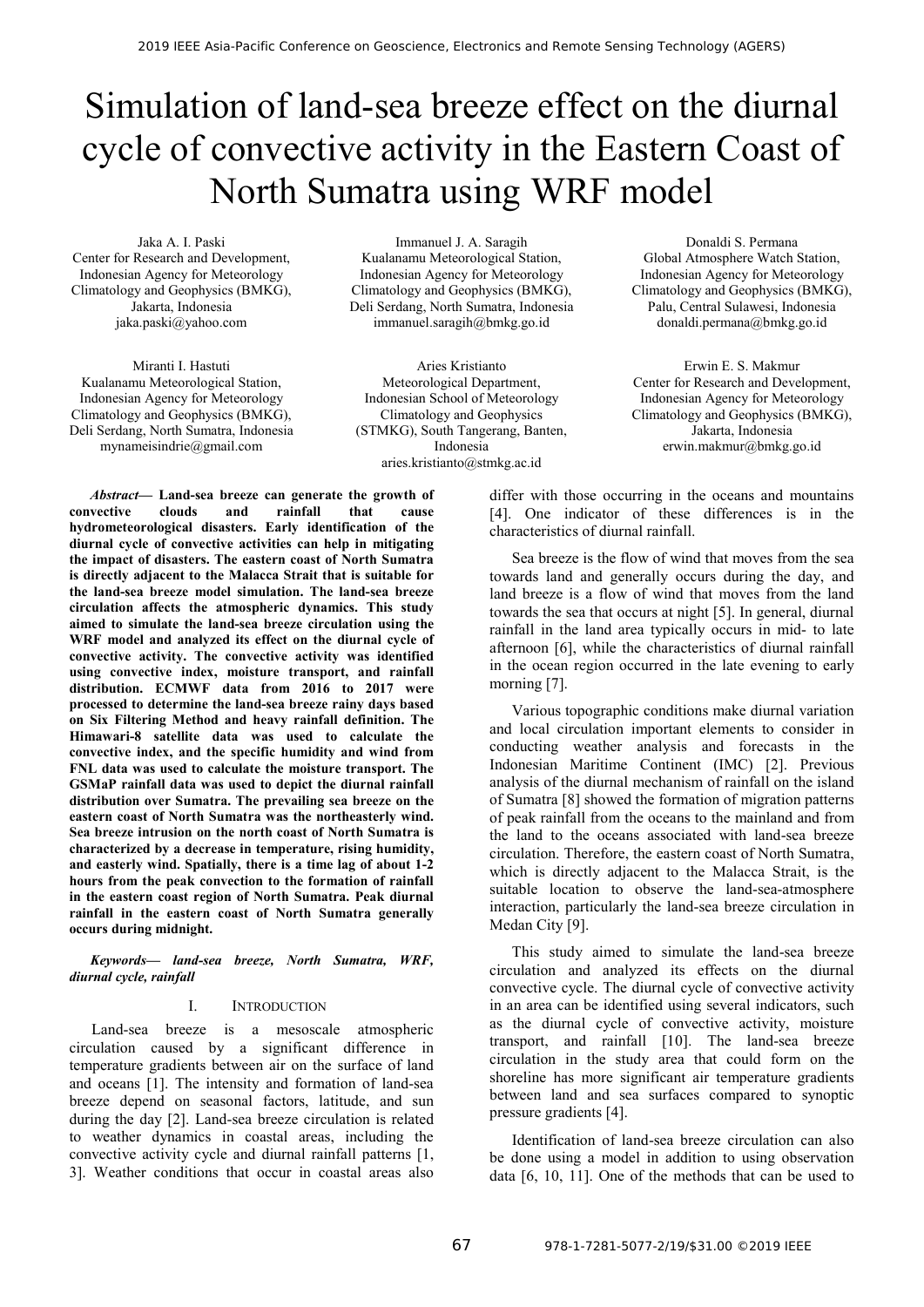determine rainfall caused by land-sea breeze is the Six Filter Method [12]. The availability of meteorological data, topographic complex, and climate patterns in the study area were also factors that determined the accuracy of identifying land-sea breeze circulation [13].

# II. METHODOLOGY

North Sumatra is one of the provinces in the Sumatra Island located at  $1^\circ$  - 4° N latitudes and 98° - 100° E longitudes [14]. This study used data from January 1, 2016 to December 31, 2017. The following were data used in this study: (1) 700-mb wind and moisture from the European Center for Medium-Range Weather Forecasts (ECMWF) re-analysis data with a grid resolution of  $0.125^{\circ}$  ( $\pm$  13.875 km); (2) FNL (final) re-analysis data from the NCEP Global Data Assimilation System (GDAS) with a grid resolution of  $0.25^{\circ}$  ( $\pm$  27.75 km) and a 6-hour time interval as data input on the Weather Research and Forecasting (WRF) regional model; (3) Himawari-8 satellite data channel IR1 with 10.4 μm wavelength and 2 km spatial resolution to calculate convective index values; (4) GSMaP-Near Real Time (NRT) rainfall estimation data with a grid resolution of  $0.1^{\circ}$  ( $\pm$  11.1 km); and (5) the meteorological observation data from meteorological stations in the eastern coast of North Sumatra at Kualanamu (KNO), Belawan (BLW), and Deli Serdang (SPL) (see Table I for details).

TABLE I. The coordinates of the meteorological stations used in this study [15]

| <b>Station</b> N<br>ame | WMO ID<br>number | Lon                | Lat        | Elevation |
|-------------------------|------------------|--------------------|------------|-----------|
| SPL                     | 96031            | $3.621630^{\circ}$ | 98.714938° | 25 masl   |
| <b>BLW</b>              | 96033            | 3.788168°          | 98.714808° | 3 masl    |
| <b>KNO</b>              | 96035            | $3.6403^{\circ}$   | 98.8786°   | 23 masl   |

In this study, rainy days caused by land-sea breeze was identified using Six Filter Method from a previous study of Borne et al. [3] with input data of 700-mb wind. After filtering the rain events, a case study was conducted by choosing a day of land-sea breeze incident in North Sumatra and created a simulation using the WRF model with input of FNL data downscaled to 9 km, 3 km, and 1 km spatial resolution at one-hour intervals.

Land-sea breeze circulation was analyzed by studying moisture transport distribution as was done in the study by Xiaoxia et al. [16]. The results of a previous study [17] showed that moisture transport plays an important role in convective cloud formation, also known as convective activity in the area. The onset of sea-breeze is characterized by temperature drops and rising surface air humidity [5]. Analysis of the cloud peak temperature value (TB) from the Himawari-8 satellite was used to calculate the convective index value (CI). The cloud peak temperature limit value of 230 K was used for the convective index calculation [18].

## III. RESULT AND DISCUSSION

Land-sea breeze-caused rainy days was identified by applying the Six Filter Method to data from 2016 to 2017. The first 3 filters obtained 59% of the total filtered days.

The next filter was done by considering incidents of heavy rain (more than 50 mm/day) and appeared with 7% of the total filtered days. From the 7 % filtered results, the model was simulated for the case of October 1, 2017 in this study. A previous study indicated that the simulation model of atmospheric condition in North Sumatra showed good results [19].

# *A. Global-scale weather analysis*

On October 1, 2017, MJO was in phase six and inactive over Sumatra Island (Figure 1a). The condition of the inactive MJO did not affect increasing rainfall in the Sumatra region. IOD values in October 2017 were about ±0.05 (Figure 1b), which means IOD was neutral. The SOI index value in October 2017 was +5 (Figure 1c) which meant the condition was a weak-La Niña.



Fig. 1. (a) Diagram MJO phase period  $1<sup>st</sup>$  October –  $31<sup>st</sup>$  December 2017; (b) Graph of IOD value for the period January 2014 - July 2018; (c) Graph of SOI value for the period January 2014 - July 2018 [20].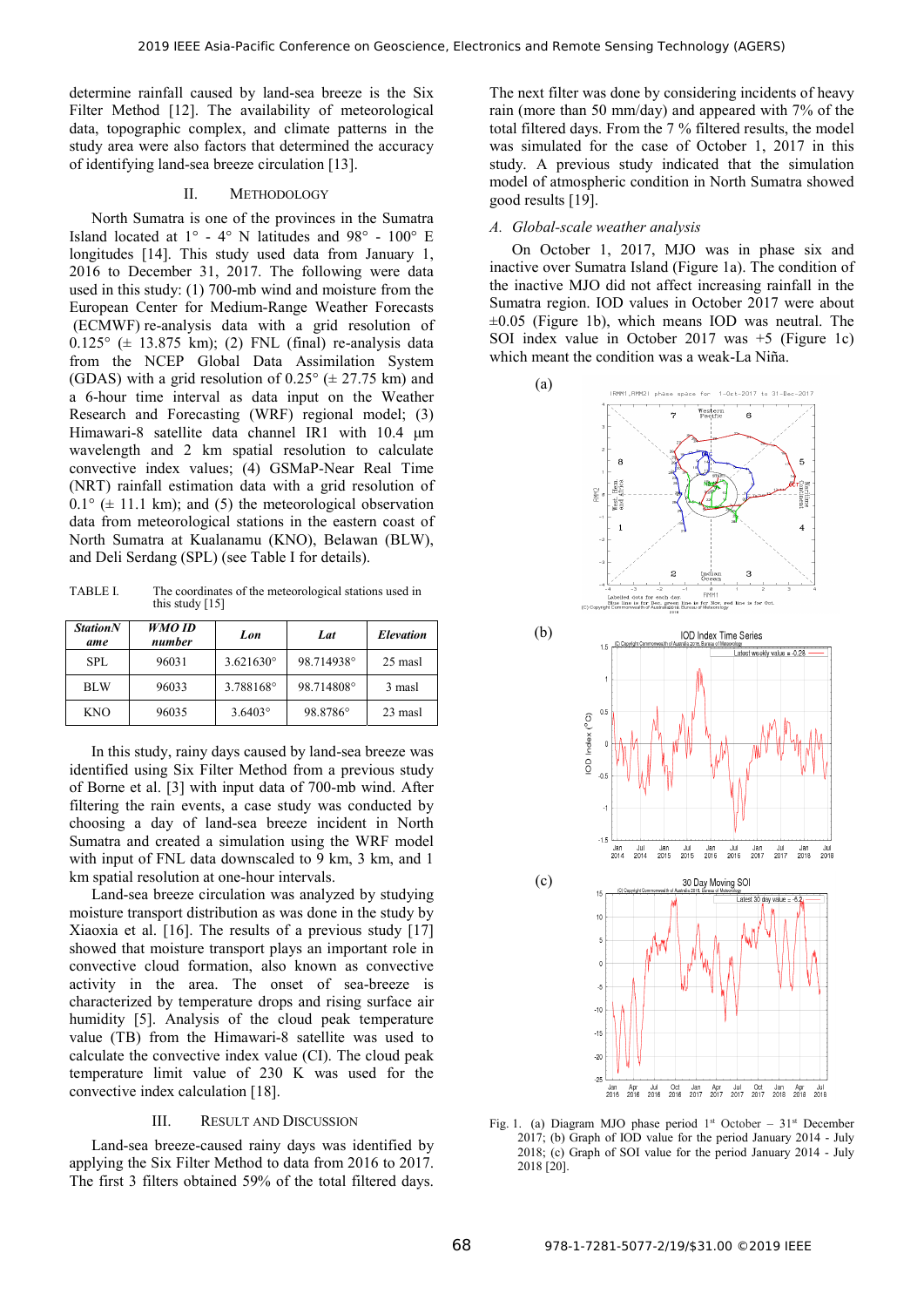# *B. Regional-scale weather analysis*

Gradient wind analysis on October 1, 2017 showed a dominant pattern of wind movement from the southern hemisphere towards northern hemisphere (Figure 2). Gradient wind patterns in the north-eastern coast of North Sumatra region at 07.00 LT and 19:00 LT were dominantly moving from the west-southwest direction. There was an Eddy Circulation disturbance in the Indian Ocean at the western part of Sumatra.



Fig. 2. Gradient wind analysis on  $1<sup>st</sup>$  October 2017; (top) 07.00 LT and (bottom) 19.00 LT [20].

## *C. Surface air temperature and humidity analysis*

Analysis of the decreasing temperature and increasing humidity based on observational data (Figure 3) showed that the onset of sea-breeze incident on the eastern coast of North Sumatra on October 1, 2017 was more varied, occurring in the range between 11.00-17.00 LT.



Fig. 3. Surface air temperature and humidity on October 1, 2017 observed in meteorological stations (Local Time).

In Kualanamu (KNO), the onset of sea-breeze incident occurred at 11.00 - 12.00 LT when air temperature decreased by 0.3°C and air humidity increased by 2.3%. In Deli Serdang (SPL), the onset started at 13.00 – 14.00 LT with temperature decrease by 1.6°C and humidity

increase by 1.5%. By comparing the changes in temperature and humidity of the surface air, the onset of sea-breeze intrusion on October 1, 2017 was more clearly seen in Deli Serdang, although it first occurred in Kualanamu. Meanwhile, at Belawan station (BLW), the sea breeze intrusion started at 16.00 – 17.00 LT with temperature decrease by 0.5°C and humidity increase by  $\sim$ 2%.

### *D. Surface wind analysis*

Based on the WRF model simulation, surface wind analysis showed a clear difference between the period of the sea- and land-breeze incidents on the eastern coast of North Sumatra on October 1, 2017 (Figure 4). At 10.00 LT, the sea breeze intruded the southern coast of the eastern coast of North Sumatra from the southwest direction at a speed of 5-8 kt. At 14.00 LT, the sea-breeze intrusion was obvious into the coastline. At 18.00 LT, the land-breeze started to move from the southwest direction with a speed of 6-17 kt on the northern coast of North Sumatra. In the next hour, the land-breeze speed had increased but did not last long.



Fig. 4. Surface wind on 1st October 2017; (a) 10.00 LT, (b) 14.00 LT, (c) 18.00 LT, and (d) 22.00 LT.

#### *E. Moisture transport analysis*



Fig. 5. Moisture transport on  $1<sup>st</sup>$  October 2017; (a) 10.00 LT, (b) 14.00 LT, (c) 18.00 LT, and (d) 22.00 LT.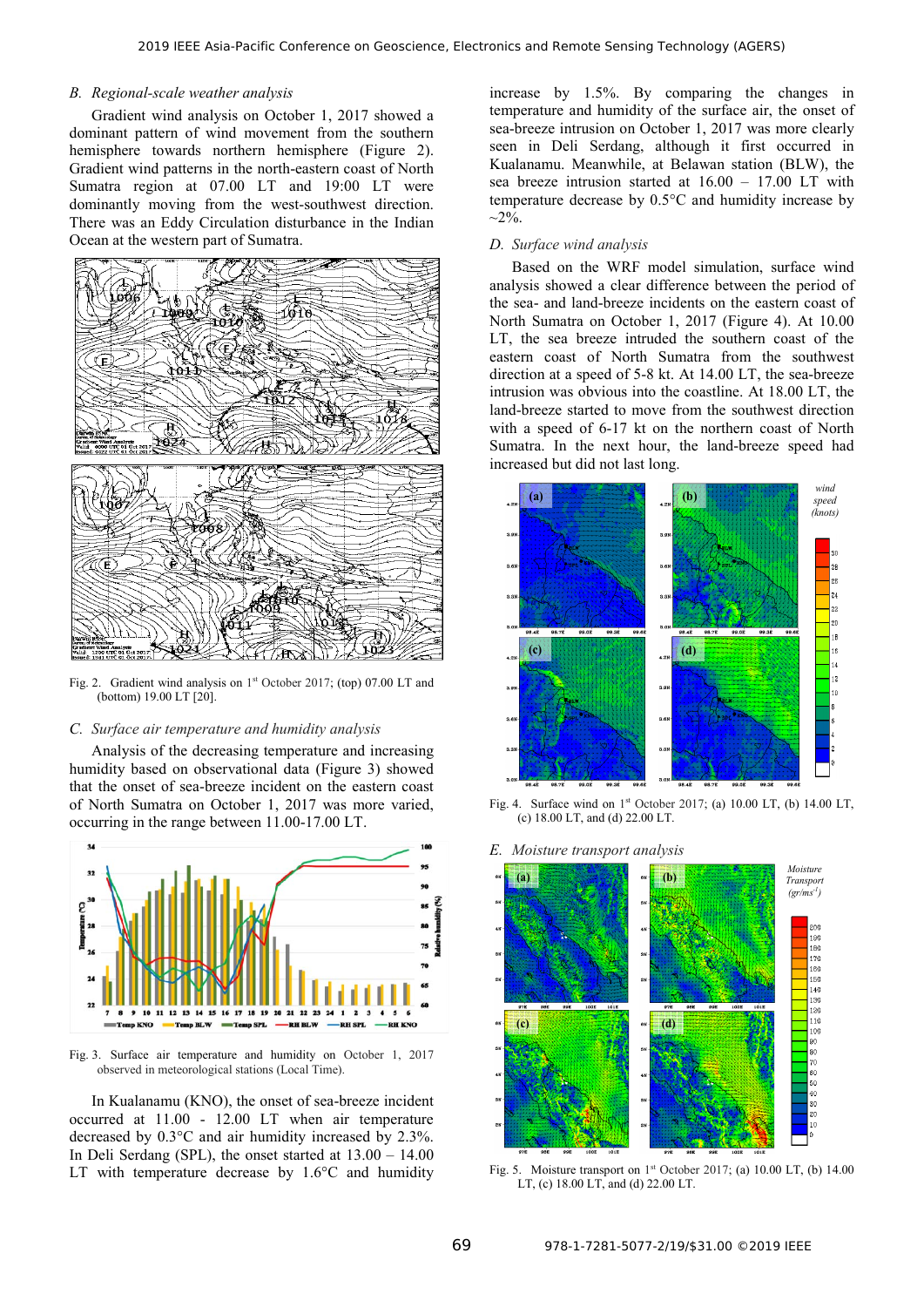The Analysis of moisture transport on October 1, 2017 showed the change of water vapor concentration in the Malacca Strait and Sumatra Island (Figure 5). The moisture transport started at 10.00 LT. At 12.00 LT, the water vapor entered the coastline of Sumatra Island from the east and west. At 14.00 LT, there was an increase in the concentration of water vapor around the Bukit Barisan Mountains. At 18.00 LT, the water vapor concentrated around the Bukit Barisan Mountains and began to decrease and shift toward the North Sumatra coast. The synoptic wind movement from the southwest direction influenced this movement of water vapor. At 22.00 LT, the moisture was moving from the southern part of the eastern coast of North Sumatra toward offshore. In the following hours, the moisture was moving toward the north-east sea and intruding into the Malaysia Peninsula.

*F. Convective analysis* 



Fig. 6. Convective index on  $1<sup>st</sup>$  October 2017; (a) 10.00 LT, (b) 14.00 LT, (c) 18.00 LT, and (d) 22.00 LT.

Figure 6 shows the horizontal distribution of convective index on October 1, 2017 in the study location. It shows that convection intensity at night was stronger than in the early morning. The convection area around Bukit Barisan Mountains began to form at 14.00 LT. At 18.00 LT, the convective activity intensively increased in Sumatra Island. At 22.00 LT, the convection area moved closer to the three observation stations and reached the maximum convective index at 01.00 LT. This convection area apparently moved towards the Malaysia Peninsula.

#### *G. Rainfall analysis*

The horizontal distribution of heavy rainfall (rainfall  $\geq$ 10 mm / hour) on October 1, 2017 in the study location was shown in Figure 7. Rainfall distribution on October 1, 2017 showed that dominant rainfall occurred at midnight. Rainy areas over Sumatra began to form at 19.00 LT which was about 1-2 hours after the peak convection occurred (Figure 9). At 21.00 LT, rainfall occurred near the three observation stations until 01.00 LT. Observation data showed that maximum rainfall occurred in Kualanamu at 22.00 LT - 01.00 LT (Table 2). Diurnal rainfall cycle also showed that the total rainfall in midnight was greater than in early morning. This showed that local factors were important in the formation of diurnal rainfall on October 1, 2017.



Fig. 7. Rainfall distribution on October 1, 2017; (a) 19.00 LT, (b) 21.00 LT, (c) 23.00 LT, and (d) 01.00 LT.

Figure 4 shows the onset of sea-breeze that started at 10.00 pm in the coastal area, which was consistent with the observation in Belawan Meteorological Station (see Figure 3). In the afternoon, the wind direction changed toward the sea until morning (onset of land-breeze). The onset of land-sea breeze can also be observed by the movement of water vapor (moisture) (Figure 5). During the onset of sea-breeze, water vapors were forced inland and rose up due to Bukit Barisan Mountains, and became convective and orographic clouds (Figure 6). Consequently, the rain was first observed in the mountain area. Afterward, rainfall moved toward the sea by the land-breeze during evening (Figure 7). This model simulation was confirmed by the observation in KNO and BLW (Table II).

TABLE II. Time series of rainfall on October 1, 2017 based on observation in KNO, BLW, dan SPL. Incomplete data in SPL was due to limited observation period (only 12 hours).

| <b>Observation</b> | Rainfall (mm/3-hours) |            |            |  |
|--------------------|-----------------------|------------|------------|--|
| time $(LT)$        | KNO                   | <b>BLW</b> | <b>SPL</b> |  |
| $07.00 - 10.00$    | 0                     | 0          | 0          |  |
| $10.00 - 13.00$    | $\theta$              | 0          | 0          |  |
| $13.00 - 16.00$    | $\Omega$              | 0          | $\Omega$   |  |
| $16.00 - 19.00$    | $\theta$              | 0          | 0          |  |
| $19.00 - 22.00$    | 31.5                  | 9.5        |            |  |
| $22.00 - 01.00$    | 66.1                  | 40.5       |            |  |
| $01.00 - 04.00$    | 5.2                   | 9.0        |            |  |
| $04.00 - 07.00$    | 5.2                   | 1.0        |            |  |
| Accumulated        | 108.0                 | 60.0       |            |  |

# IV. CONCLUSION

In general, the onset of sea-breeze on the eastern coast of North Sumatra occurred at 10.00 - 12.00 LT and would last until 18.00 – 20.00 LT. The prevailing sea-breeze on